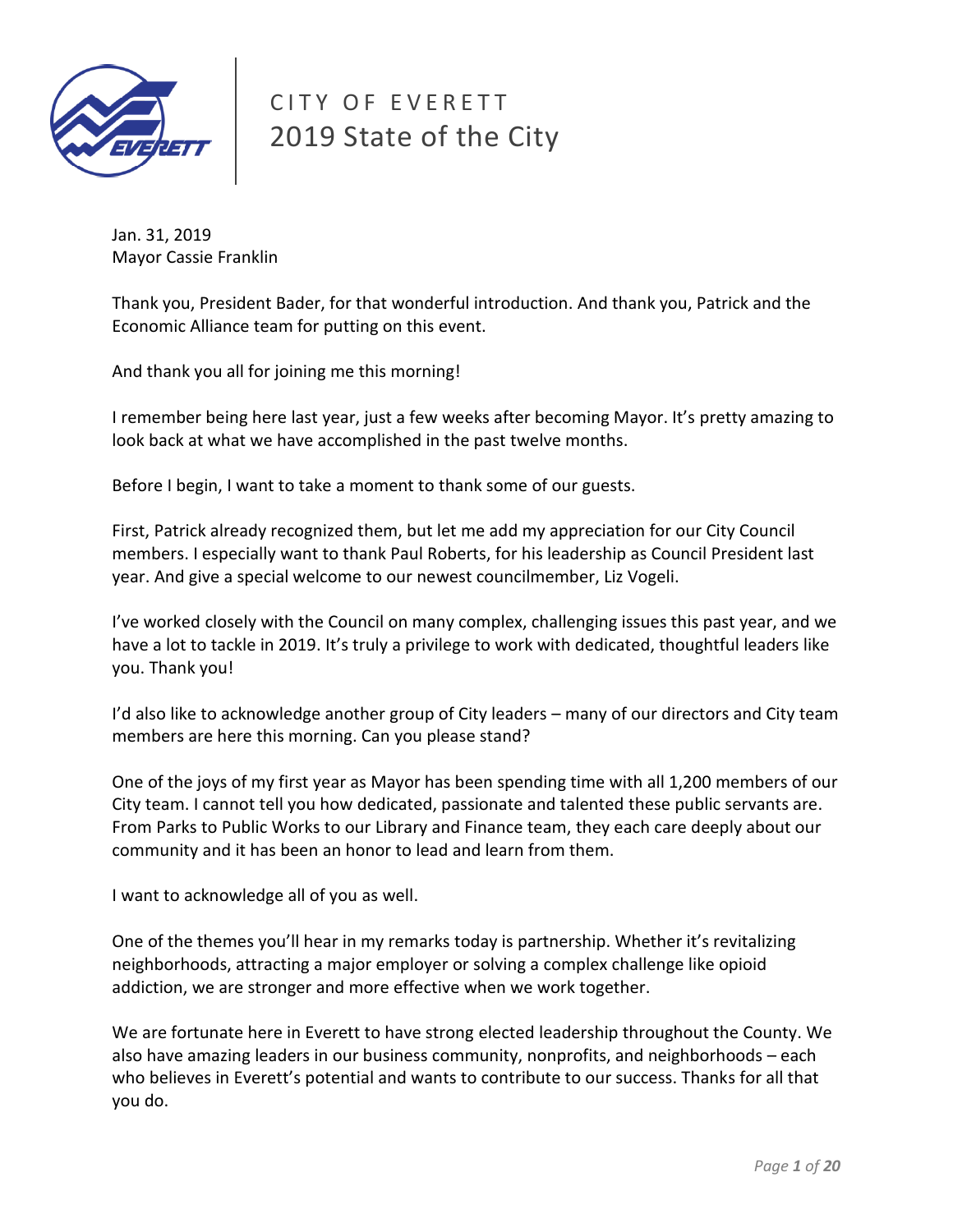When I took office in 2018 I issued five directives to guide the City's work, in the areas of public safety, economic development, community engagement and our budget. Those priorities were shaped by the input I received from my Transition Advisory Team.

We've made significant progress, and I'd like to share some results today.

But I want to spend most of our time talking about where we're headed – focused on four key areas:

- **Quality of life** for Everett residents
- **Economic vitality** and **housing** in our city
- **Transportation** and **mobility**
- And **education** and **workforce** development

Everett is well positioned to make significant progress on each of those priorities, and I'm excited to share what we'll be working on.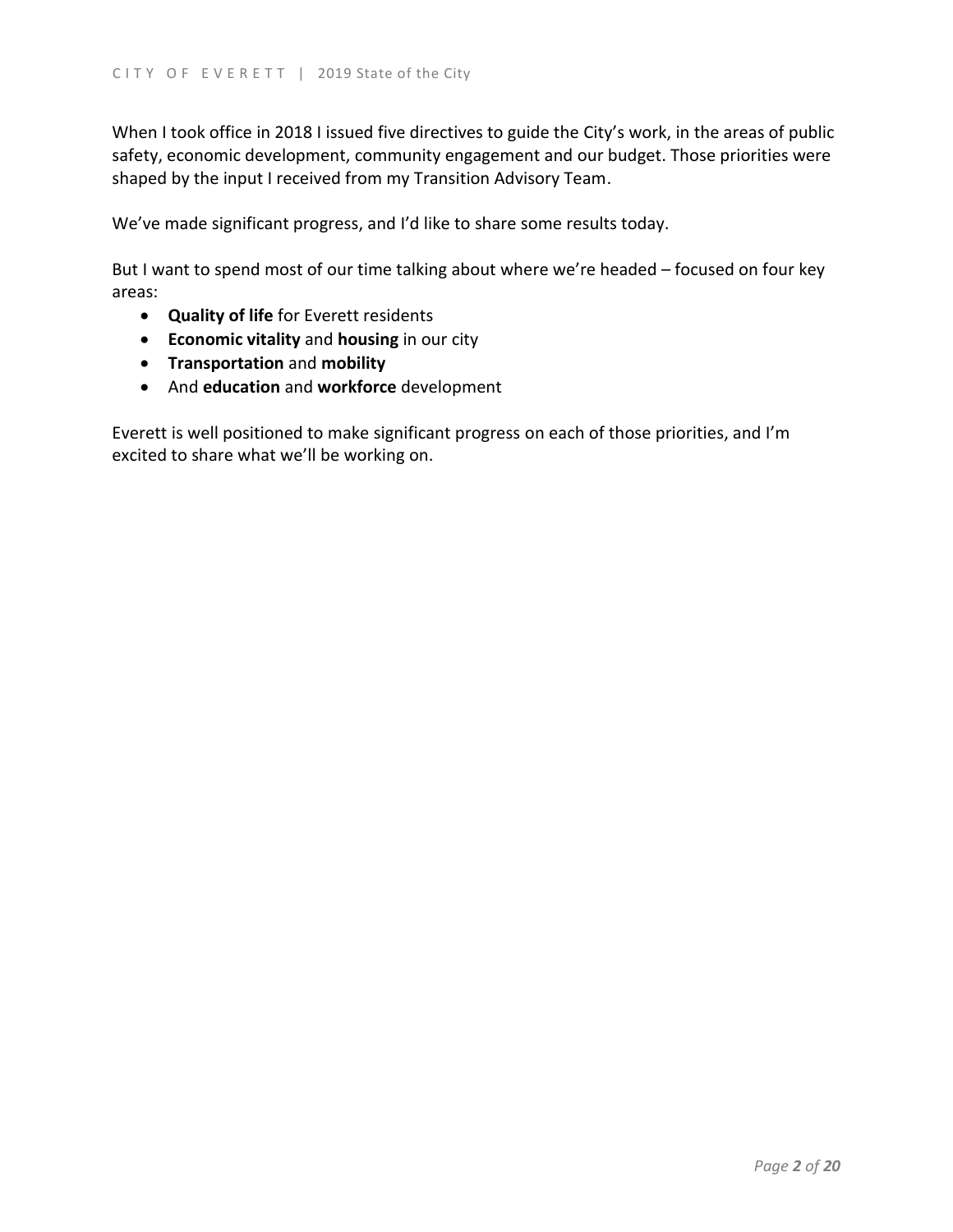#### **2018 in review**

First, though, I'd like to highlight some of what we accomplished this past year.

2018 was a year of change for our organization. Just like any major company, we want to run an efficient and, effective business.

Transitioning to the City's first new Mayor in 14 years gave us a chance to rethink some of our practices, be more transparent in how we invest resources, and involve more people in the work that we do.

Last year we made significant progress toward long-term sustainability for the City's budget.

Like communities all around us, our budget is tied to the cap on property tax, which limits our revenue growth while our expenses continue to rise. As a result, Everett has faced a structural deficit for more than 15 years.

Last year we not only balanced the budget for 2019, we also achieved \$5.6 million in ongoing savings, through technology investments, changes to programs, and staff reductions. Many of the changes we made were suggestions both from the community and our City team members.

And I again want to thank the Council for their active involvement throughout the budget process, particularly the members of the finance committee, Chair Scott Murphy and Councilmembers Brenda Stonecipher and Jeff Moore.

I look forward to working with the Council this year to explore moving to a priority-driven budget model, where funding is allocated by strategic priorities that have been developed with community input.

This model will provide continued accountability and transparency into our process, and is what the community expects.

2018 was a great opportunity to rethink our organization and operations, and we have a strong foundation as we begin 2019.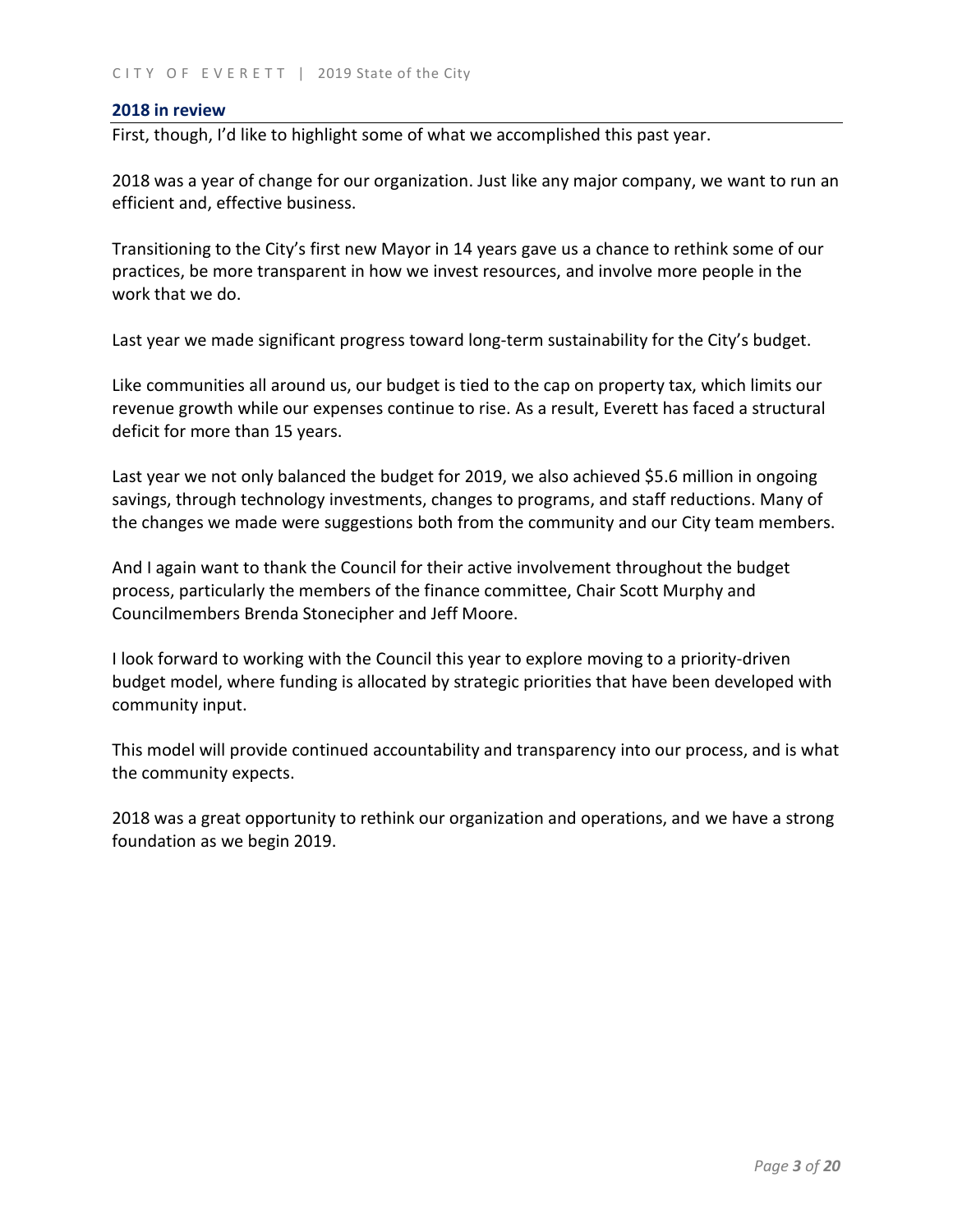## **Quality of Life**

As I mentioned, we've defined a strategic vision for Everett in several important areas.

First, we are focused on quality of life for our community.

My vision is that Everett is walkable, livable and safe. And that community members are connected to each other and their government.

It all starts with safety, and Everett is fortunate to have incredible police and fire teams. I'd like to ask our chiefs and all first responders in the audience to please stand and be recognized for your service to our community.

I'll start by talking about police. We made significant progress last year in addressing the challenge of youth, gun and gang violence.

Over the summer we launched a firearm safety campaign aimed at keeping guns out of the wrong hands. Through the program we've distributed more than 200 free gunlocks to lawful gun owners in Everett.

With input from the community, we developed two new prevention and intervention programs for youth and families most at risk for gang violence: Pathways for Adolescent Youth with Explorer Middle School and a multi-disciplinary Positive Outreach Intervention Team as well.

And in October we stood up the City's first-ever Gang Response Unit, including a full-time Gang Resource Officer.

We are seeing great results already. In 2018, we saw a 40 percent reduction in gang-related offenses! That's a testament to the hard work of our police officers, as well as our community partners, and I look forward to continuing that progress this coming year.

Another public safety focus is our ongoing work to address challenges on our streets and provide support for individuals struggling with homelessness, addiction, and mental illness. And while we have a ways to go, I am encouraged by the progress we're making.

In 2018 alone, we helped break ground on three supportive housing projects in Everett, including Cocoon House, HopeWorks, and the Safe Streets Housing facility that's now known as Clare's Place – where residents will move in this summer.

By 2020 we will have 170 new supportive housing units available in Everett. That's an incredible milestone for our community.

Homelessness is often complicated by addiction, and I want to thank Executive Somers for leading the Multi-Agency Coordination effort, which brings together communities throughout the county to address these challenges.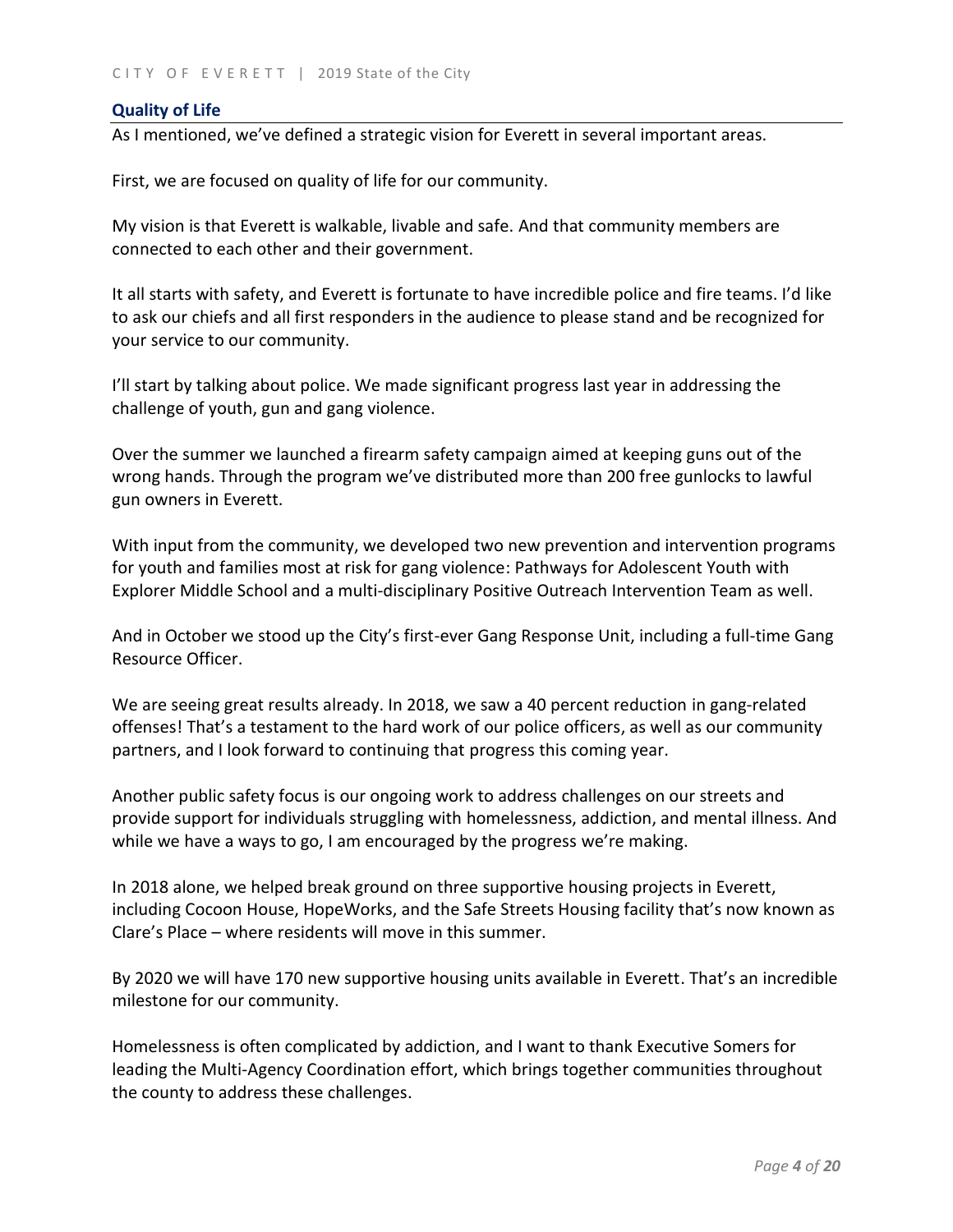Our City team also made some important progress in the area of addiction last year:

- The Community Outreach and Enforcement Team found housing for 113 people. And we temporarily housed another 47 at the County's new Diversion Center, which Everett just started using in August.
- We also now have "treatment without delay" through our partnerships with Ideal Options, Community Health Center and SeaMar.

And I'm very excited about the new supportive employment partnership we just launched with Bridgeways.

The ability to work can be life-changing, and Bridgeways helps connect individuals – including clients from our Safe Streets programs – with employers. Goodwill Industries and Angel of the Winds Arena, who are both here today, have already signed on to be supportive employers – thank you!

Bridgeways is one of our many outstanding nonprofit partners – I see many more in the audience today. While the challenges we face in Everett are no different than communities across our region, we are unique in our collaborative response – and you are all a part of that. Thank you for the work you do, and for the web of support you create in our community.

We won't solve these problems overnight, but we are making progress. And we are making a difference.

I want to read part of a letter that a young woman recently sent to Chief Templeman, after our team helped her get treatment for her addiction:

## The woman wrote:

Without you, I am 100% positive I would have died with a needle in my arm.

Today, I have a full year clean and an amazing job at Costco that I love more than anything. I also celebrated my 28th birthday in August – a day I never thought I would live to see.

I was so moved by this young woman's story, and I know there are many more like hers. We will continue this important work this year, with the goal of even more success stories like hers.

The other side of our public safety team is our fire department. One of my first tasks as Mayor was negotiating a new contract with the fire union and hiring a new fire chief.

We began a national search and extensive hiring process and one of our own – Chief Dave DeMarco – rose to the top – congratulations, Chief! I worked closely with Chief DeMarco last year to reorganize the department's structure and hire a new command team.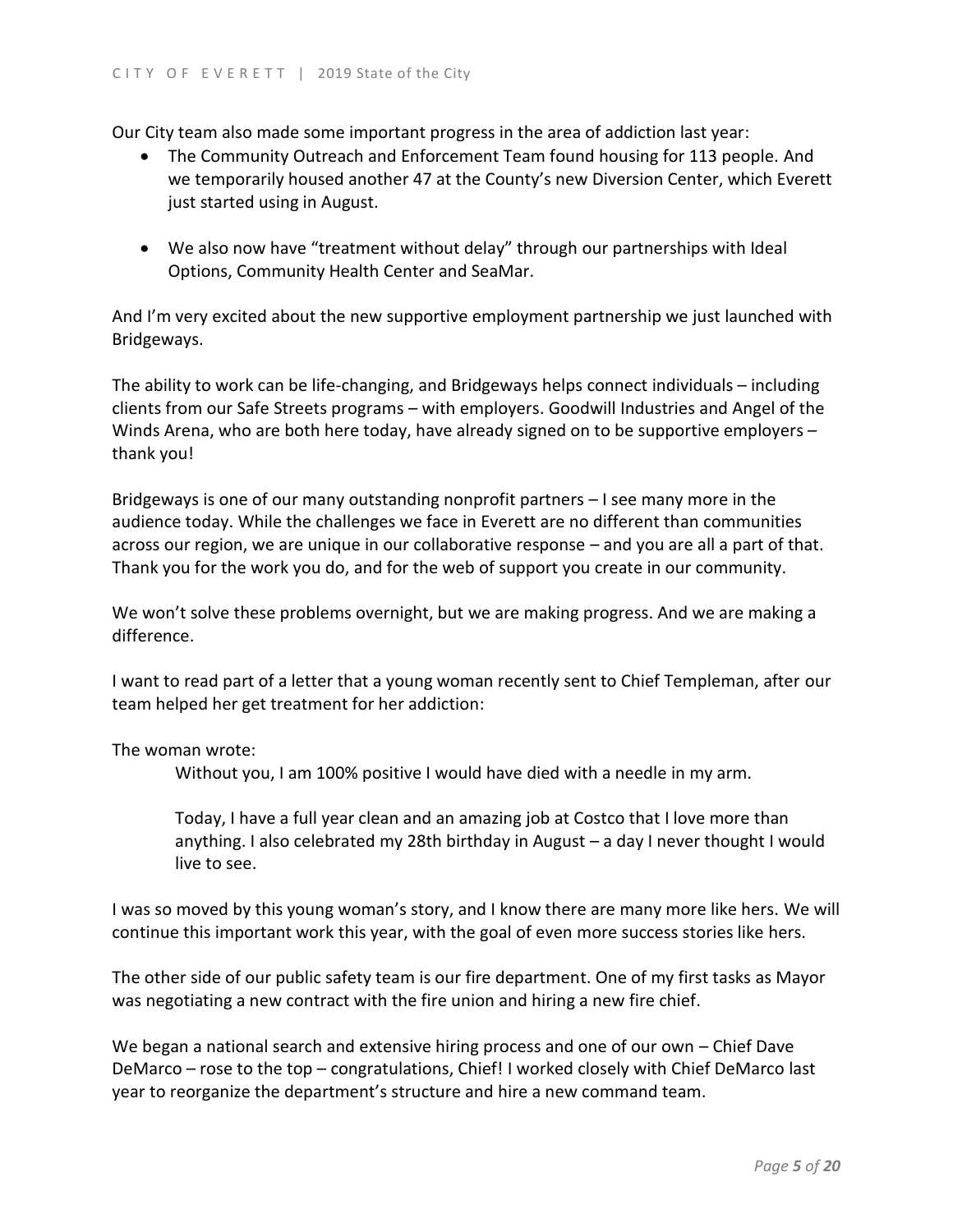Our fire team had a busy 2018:

- We responded to nearly 23,000 calls.
- We welcomed 11 new firefighters through the first-ever Snohomish County Fire Training Academy.
- And in May we sent Emergency Management Division Chief Brent Stainer and Public Education Coordinator Rachael Doniger to Okanogan for nine days to help respond to widespread flooding there.

I also want to share a special shout-out to several team members who were honored at the American Red Cross' annual Heroes breakfast in December.

Police Detective Joseph Klingman helped care for a toddler who suffered a seizure after falling out of a cart at a local store. Detective Klingman not only tended to the boy, but helped calm his mother and store employees until an ambulance arrived.

We are also so proud of Fire Captain Nick Adsero and firefighter Brent Duckworth, who rescued twin girls trapped inside a burning apartment last January. And I have to note – Firefighter Duckworth had been on the job for less than five months when the emergency call came in!

Their bravery that day – and the hard work of all of our firefighters and paramedics on scene – helped save the little girls' lives.

We are truly fortunate to have the highest-caliber police and fire teams here in Everett, and I am proud to work alongside them.

# **2019 Initiatives**

Public safety is more than just response times and crime stats – it's also about engagement and transparency. I'd like to highlight a couple of initiatives we're launching this year.

Our police department has now become the first in our county to participate in the FBI's National Use of Force Database, which seeks to capture data on serious use-of-force incidents, as well as any time an officer discharges their firearm.

They're also the first in the county to track and report non-criminal bias incidents, such as hatebased speech and materials. Even when there's no crime involved, these incidents affect our sense of safety and well-being – especially for communities of color and other marginalized groups. Everett Police will now take reports and track those incidents, in addition to tracking and reporting hate crimes to the FBI.

We're also involving more community members in our work.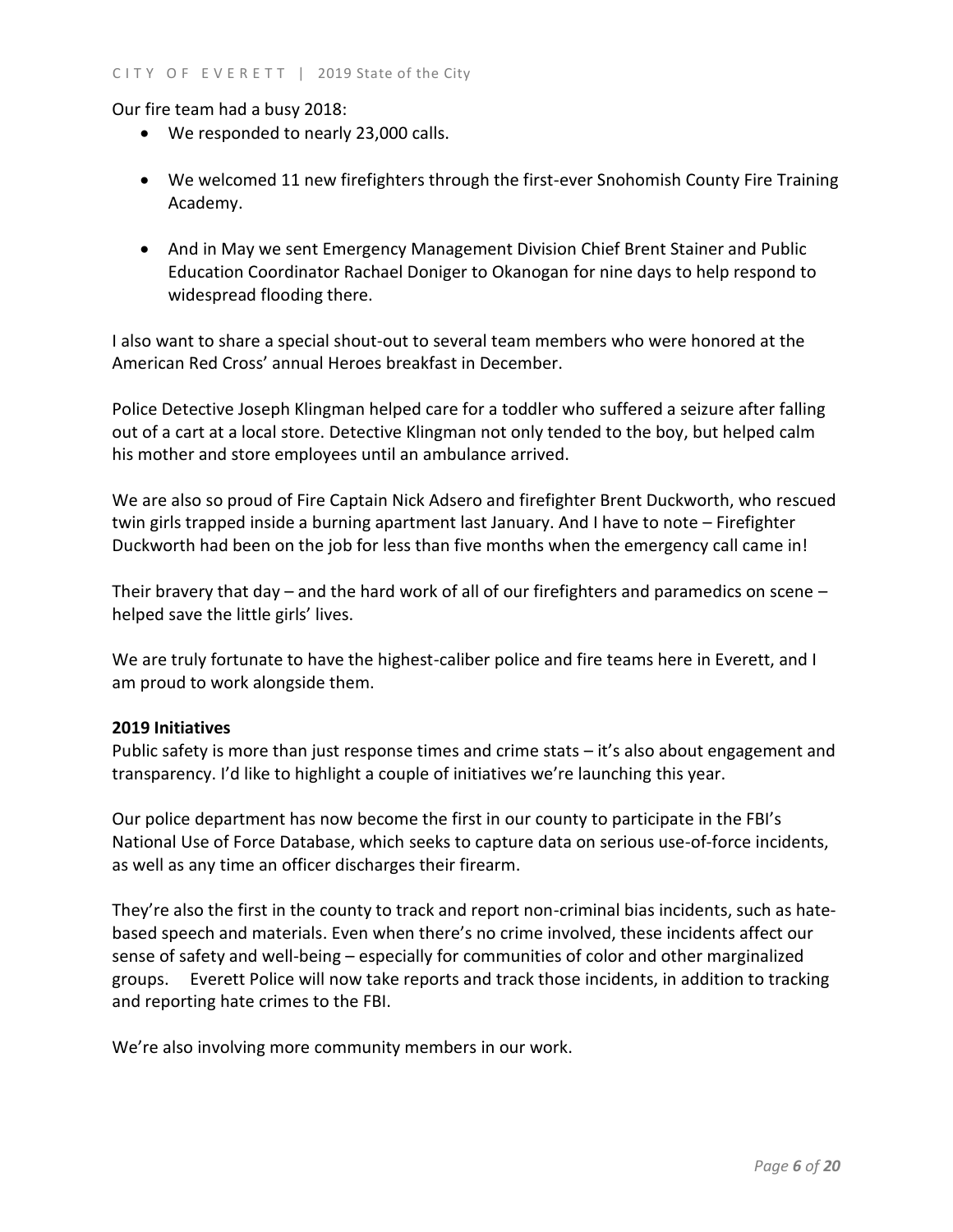- This spring we'll offer our second Spanish-language Community Emergency Response Team class and our inaugural Everett Community Police Academy.
- And in September we launched our first-ever Chief's Community Advisory Board. This group serves as a resource to the Police Chief in understanding and responding to issues facing the police department and community.
- We have several members here today: Sara Boyle, Tony Edwards, Consuelo Ledesma, and Edmund Wong. Could you please stand so we can recognize you?

Community engagement and trust is crucial for our public safety efforts. And it is important for all our work as a City.

Our new community development division is helping lead those efforts. The new team oversees community-focused programs and services, including our Safe Streets programs, neighborhoods, Boards and Commissions, and human needs funding.

I want to recognize Julie Frauenholtz, who was promoted to Director of the new division. Julie has a long track record of leading community development efforts right here in Everett. Congratulations, Julie!

We made great progress on my community engagement directive last year and we have a number of initiatives planned for 2019, including a deep dive into our civil service testing process.

My team is also working closely with the City Council as we begin transitioning to district elections. This is a significant change in how our City is governed, and I encourage you to stay involved as we move through the process.

Community engagement remains an incredibly important priority for us this year. And it's now a focus that is shared by all 1,200 team members throughout the City.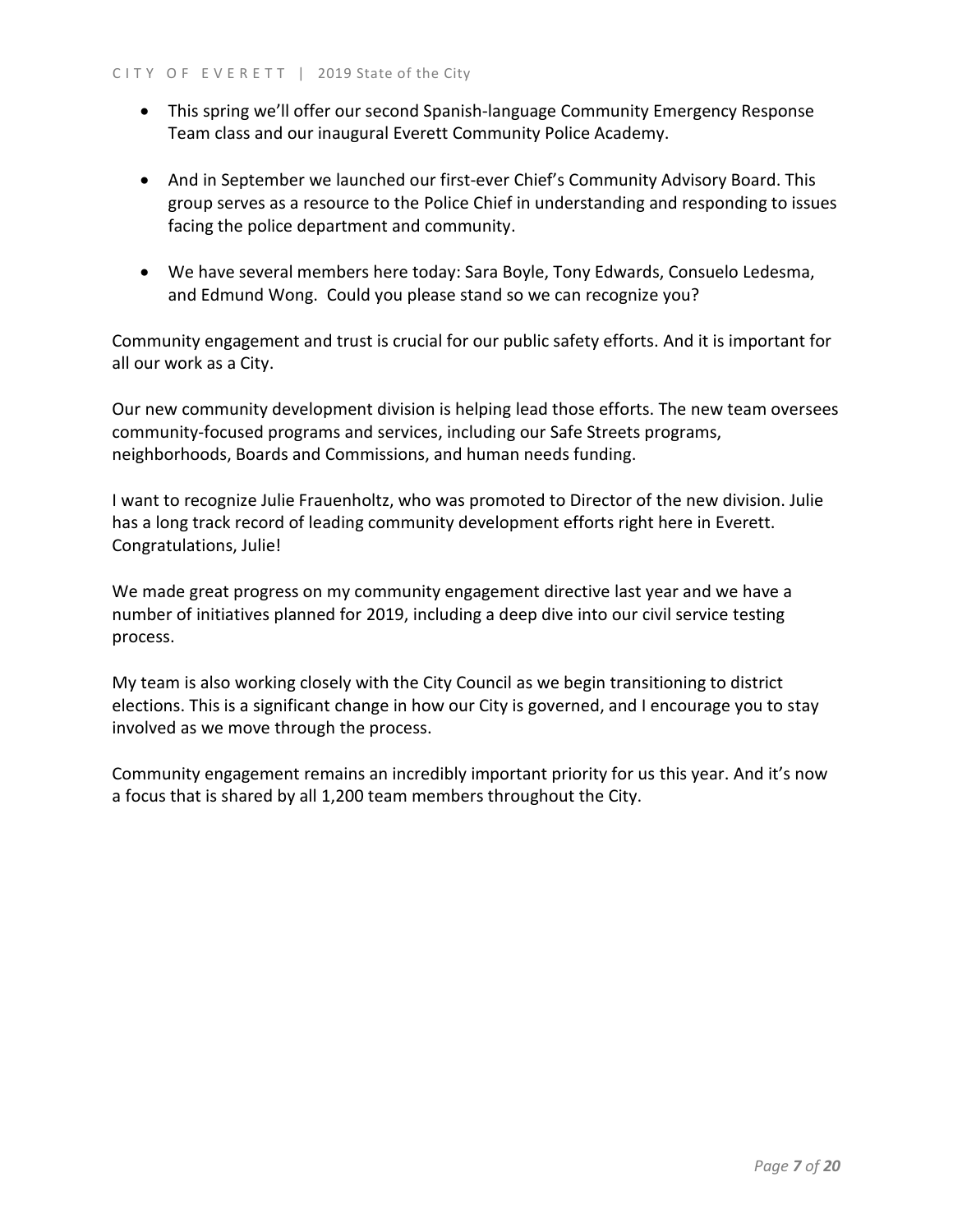## **Economic development:**

Our quality of life as a community is also closely tied to economic development.

Business, jobs, housing, arts and entertainment – all of those things contribute to our vitality as a community and to our ability as a City to provide core services and programs for our residents.

We have come a long way. Everett is already an incredibly amazing place to live, visit, learn or start a career or business. But we need a few more elements to truly move the needle in terms of development.

We've made some changes to put more focus and resources toward this important work. In May, I appointed our new economic development director, Dan Eernissee. Dan came to us with a wealth of experience in both the public and private sectors, and he's really hit the ground running. Thank you, Dan!

We also established the City's first Economic Development Advisory Committee, which includes Councilmembers Judy Tuohy, Scott Murphy, and Jeff Moore, as well as business leaders from all over Everett. I see a number of you in the audience – thank you for your partnership!

With input from the Committee, we developed our strategic economic development plan – there are copies on your tables, and I'll share some of the initiatives this morning.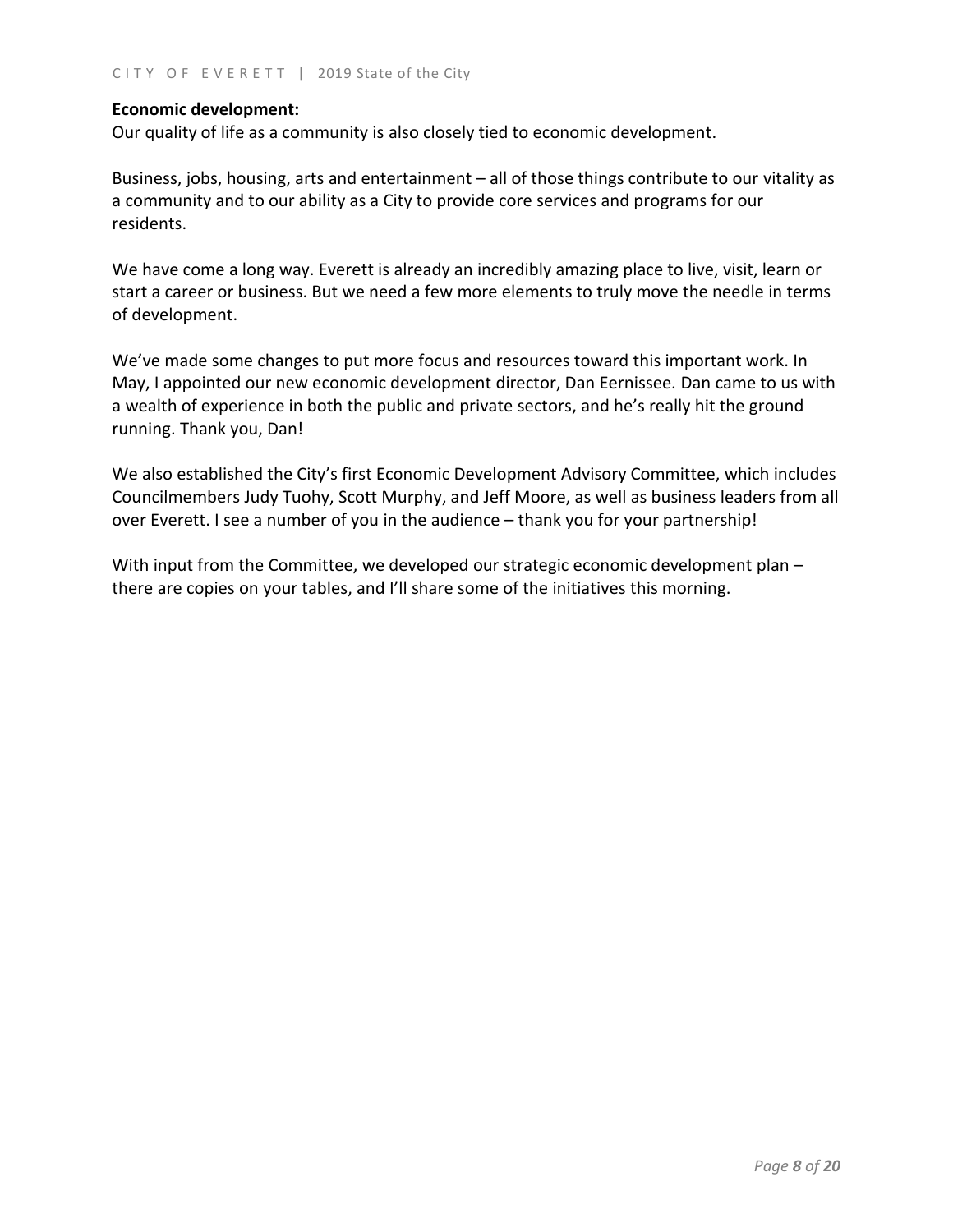## **Economic vitality and housing**

Under the area of economic vitality and housing, my vision is that people who work in Everett also have the opportunity to live in Everett. That businesses of all sizes feel supported and connected to City government. And that Everett is a leader in regional economic development efforts.

We have already made significant progress toward achieving that vision.

We have a solid foundation of major institutions and large employers, many of whom are represented here today. These organizations contribute to our economy, create career paths for our students and attract new businesses to the region.

We are proud to be home to the world's aerospace leader, and we continue to celebrate Boeing's remarkable successes. The company announced a new annual record earlier this month: They delivered 806 airplanes in 2018 and are looking forward to a busy 2019!

This year we'll celebrate 50 years of Boeing's popular 747, at the same time that the company is hard at work on the 777X. The company rolled out the first full-size 777X test airplane in September, and will begin flight testing this year.

Boeing has been such an important part of our history, and I am committed to actively supporting their future growth here.

A key part of our aerospace and advanced manufacturing network is the Port of Everett. 2018 was one of their busiest years ever, and they have major construction in store for 2019.

In August I helped break ground for their South Terminal Modernization project – the largest capital project in Port history and the largest maritime construction project on the West Coast today.

On the east side of the peninsula, the Port's Riverside Business Park is also under construction, bringing up to 800 new jobs to Everett. The site is already home to Northwest Aerospace Technologies and a new FedEx Freight facility, and Panattoni is also building a facility there.

The Port's waterfront neighbor, Naval Station Everett, is another key partner. And while 2018 brought some changes, I am confident the base will remain an important strategic asset for our country. We have been a proud Navy town since 1994. And together with Executive Somers and our federal delegation, I will continue to advocate on behalf of our sailors and their families.

I have an even greater respect for our servicemen and women after my incredible experience with the Joint Civilian Orientation Conference last June – a truly unique and intensive program. I joined 35 leaders from a variety of industries to visit military installations around the country and participate in military exercises, but most importantly, to listen to and learn from our service members.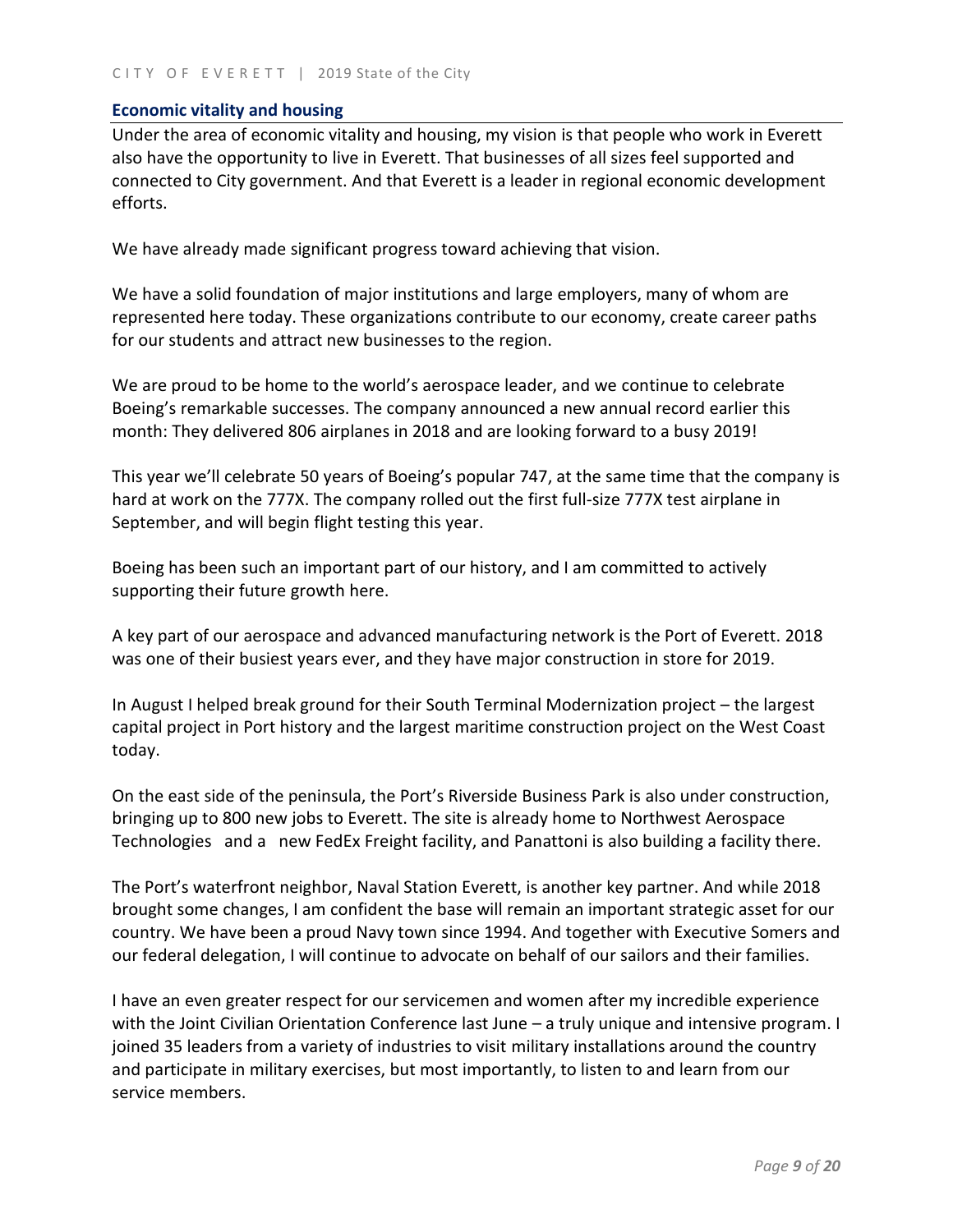I came away with a deep admiration and commitment to supporting our service members and their families. Will all of our veterans, and active and reserve service members please stand so we can recognize you? Thank you for your service.

Another incredibly important industry is our health care sector. Providence Regional Medical Center is one of the City's largest employers and continues to expand throughout the region. We are also home to other industry leaders, including the Everett Clinic, Kaiser Permanente and Seattle Children's Hospital.

In August I helped open the doors to the fantastic new Seattle Children's facility in north Everett. They've had a great response from the community, with nearly 17,800 appointments since they opened.

Economic vitality comes both from new business and new residents, and the Metro Everett plan we finalized last year includes tools and incentives for achieving both.

The plan included changes to zoning and height restrictions in the City center, and off-street parking requirements throughout Everett. Businesses are already taking advantage of those new benefits.

In fact, we are seeing increased activity throughout the City center. Where we used to see regular turnover in our storefronts, we are now seeing businesses not only stick around, but thrive.

Just this week I joined Becky Daily and the Daily Realty Group to celebrate their first year at 34<sup>th</sup> and Broadway. Becky told me she's hired 20 people since opening. That's fantastic news! I know they're here today – congratulations!

I'm especially excited about the activity that we're seeing downtown:

- First, Funko How can you not get excited about Funko?! From City Hall we regularly see crowds lined up – often for days – to be the first to score a new collectible. Funko celebrated the first anniversary of their downtown headquarters in August, and they've already expanded to several more buildings nearby – and hired more than 175 new Everett employees over the past two years. There are great things in store for Funko, and we'll continue to be their biggest Funatics.
- $\bullet$  Imagine Children's Museum remains an amazing asset in the downtown core  $$ attracting visitors and families from well beyond Snohomish County. My daughter *still* loves going there! The Museum is planning a major expansion, and we're working closely with them to advocate for the project.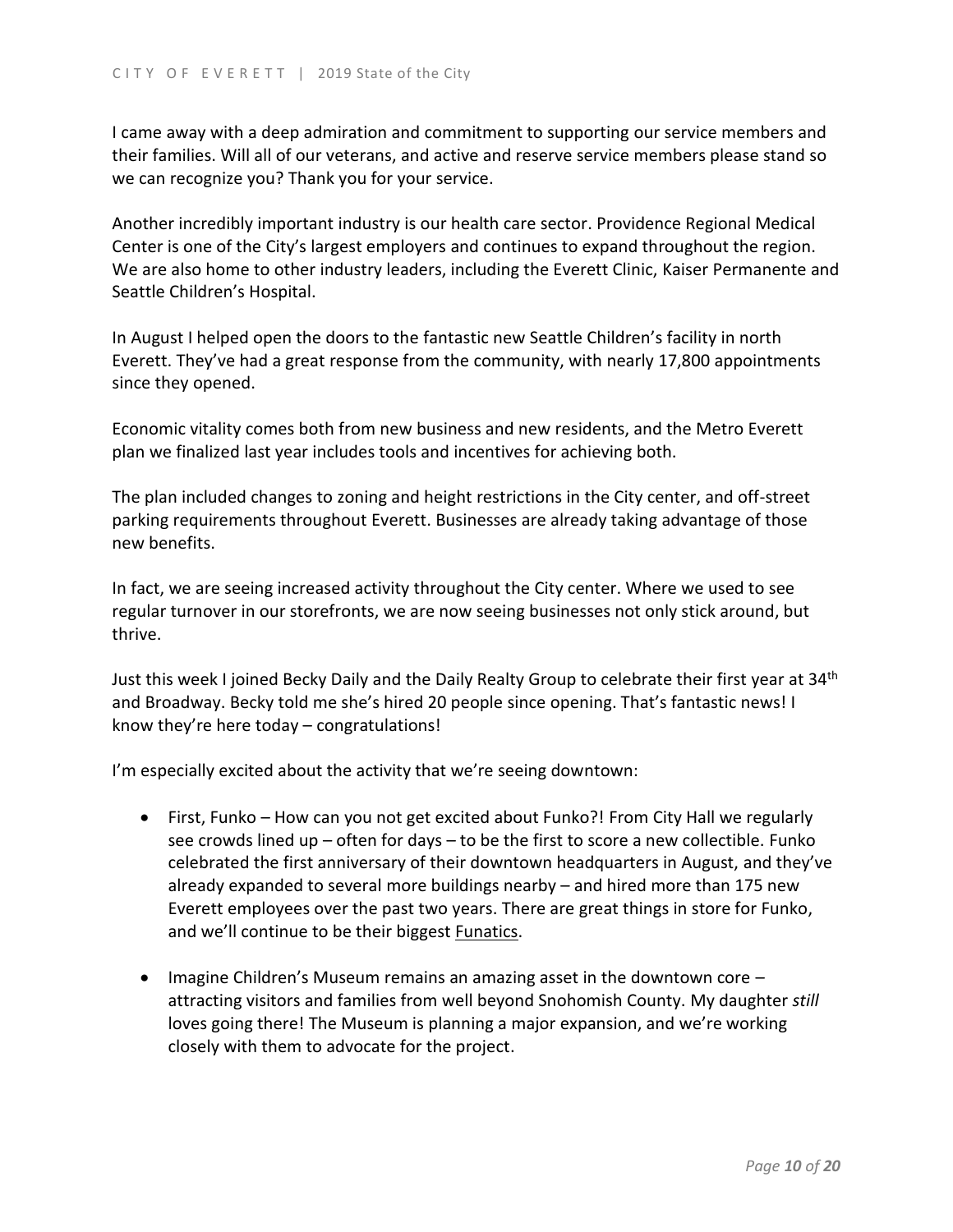- Angel of the Winds Arena increased ticket sales in 2018, and has an amazing calendar planned for 2019, including the Backstreet Boys! And in May, the Seattle Storm will open their 2019 season right here in Everett! We are working with the team to take their fans beyond the arena and into restaurants and businesses throughout the city.
- And if you haven't taken a stroll downtown in a while, I encourage you to get out and see how it's changing. We've added dozens of new businesses just since I took office, including Capers + Olives, Athena's Oasis, Little Bipsy, JAG Art Supplies, Blush Salon and Rain City Studio.

One of my favorite new businesses is Eight Ball Café on Colby. Eight Ball's owner, Rachid Ayouni, is here with us today. Welcome, Rachid!

After serving as a Marine in Afghanistan, Rachid chose downtown Everett to pursue his dream of opening a restaurant. He tells me that he feels a "palpable sense of cultural renaissance" here, and I agree. I'm thrilled to see our community embracing new small businesses, and I want to bring more dreams like Rachid's to the downtown.

All of that activity and opportunity attracts new developers and new residents – people who want to invest in Everett. That enthusiasm is evident at the Riverfront and Waterfront.

Construction begins on 266 new housing units at the Port's Waterfront Place this month, with a grand opening in 2020. Eighty percent of the units were already spoken for last fall – there's a lot of excitement for this project!

Hotel Indigo opens this summer – more than doubling the capacity of waterfront lodging in Snohomish County!

And at the Riverfront, we're poised to see construction begin on the commercial center later this year, with plans for a movie theater, grocery store, retail and restaurants, and over a thousand units of housing – there's a preview up on the screen.

Polygon has sold nearly 320 single-family homes and townhomes, with more to come. In fact, one of our communications team members just relocated from Marysville to the Riverfront this month, with her husband and 2-year-old daughter. She told me she wanted to reduce her commute so she could spend more time with her family – and she's excited to get her daughter into the Everett School District!

We want many more stories like Kari's – people who work in Everett deciding to make a home in Everett. And that's what we're focused on in 2019.

## **2019 Initiatives**

The Metro Everett area will continue to be a major focus for us, both for quality of life and economic vitality.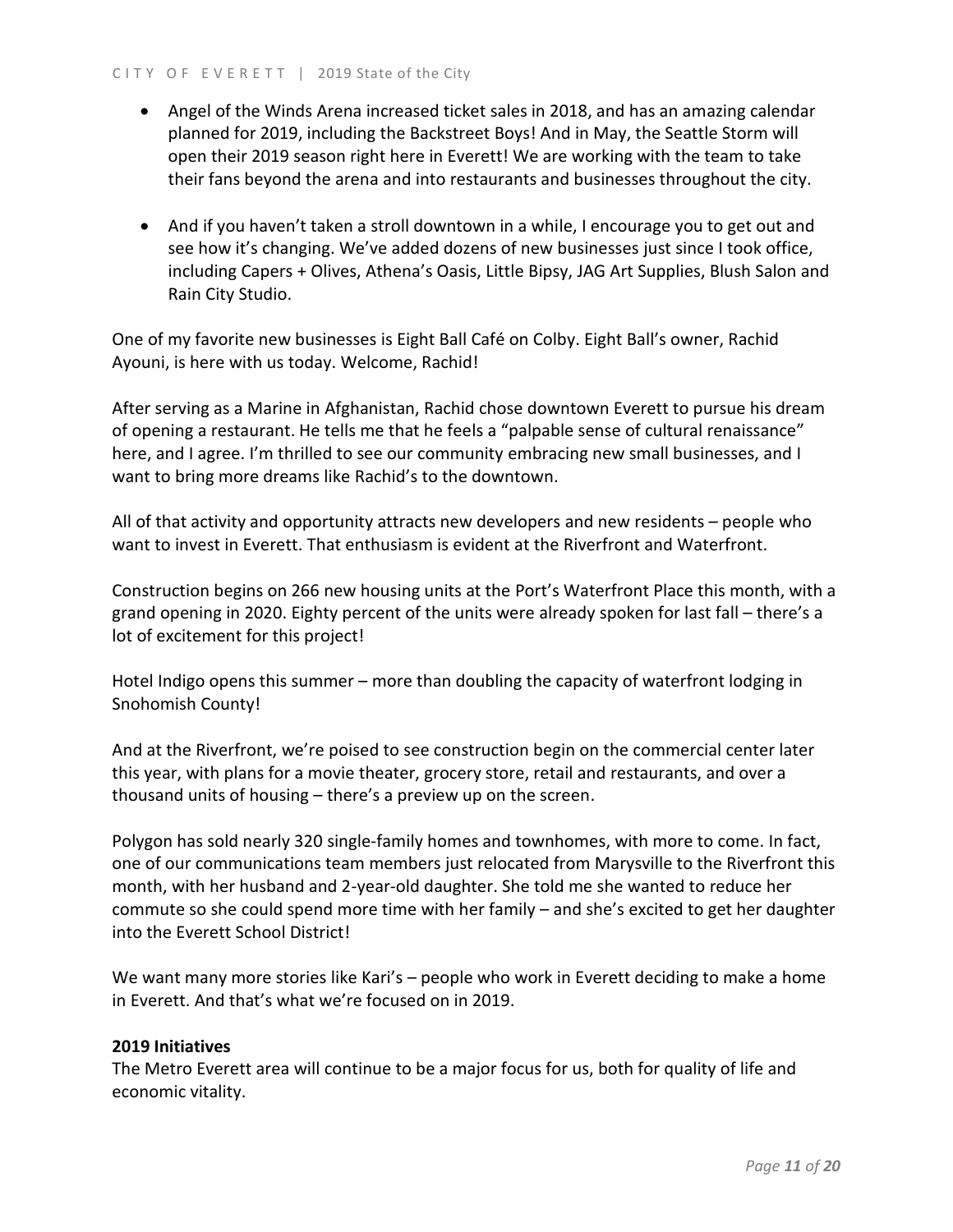This spring we'll begin a project to transform four blocks of downtown Rucker Avenue into a pedestrian-friendly corridor.

We'll continue to partner with the Downtown Everett Association – including working with them on a new parking study for the Metro area.

The association was recently accepted into the Washington State Main Street Program, giving them more tools to support businesses, stimulate property development and promote the commercial center.

This year we'll also work with the Everett Station District Alliance to establish a Business Improvement Area around Everett Station. We've seen fantastic results from the downtown BIA, and we hope to bring those tools to the Everett Station area.

The Metro area will continue to be the hub of much of our future growth. But there's potential throughout the city. We need to attract development in every part of our community.

Our plan calls for investment in transformative properties, and it's critical that we make progress on some important Everett sites this year.

One of those sites is the Kimberly-Clark property. After years with little progress, we made great headway last year, and I'm pleased that the company is moving forward with a comprehensive cleanup. I look forward to seeing this site re-energized and put to good use once again, restoring the jobs we lost when the mill closed.

Our plan also outlines strategies for revitalizing central and southwest Everett.

This area is vibrant, culturally diverse and rich with potential. We will work with the community on strategies to take advantage of those opportunities, including through possible redevelopment of our park properties.

Of course, one of the biggest opportunities in this area is our new commercial airport at Paine Field. I was hoping to take off in December, but now I'm looking forward to March! I know Alaska Airlines is here today – thank you very much for your investment in our community!

Commercial air is a game-changer for Everett and the region. We're working hard to capitalize on this new asset and the business opportunities it brings.

We're also working to increase housing for the significant growth we expect to see in the next several decades.

This year our community development and planning teams will lead the effort to update our Consolidated Plan and our citywide housing strategy.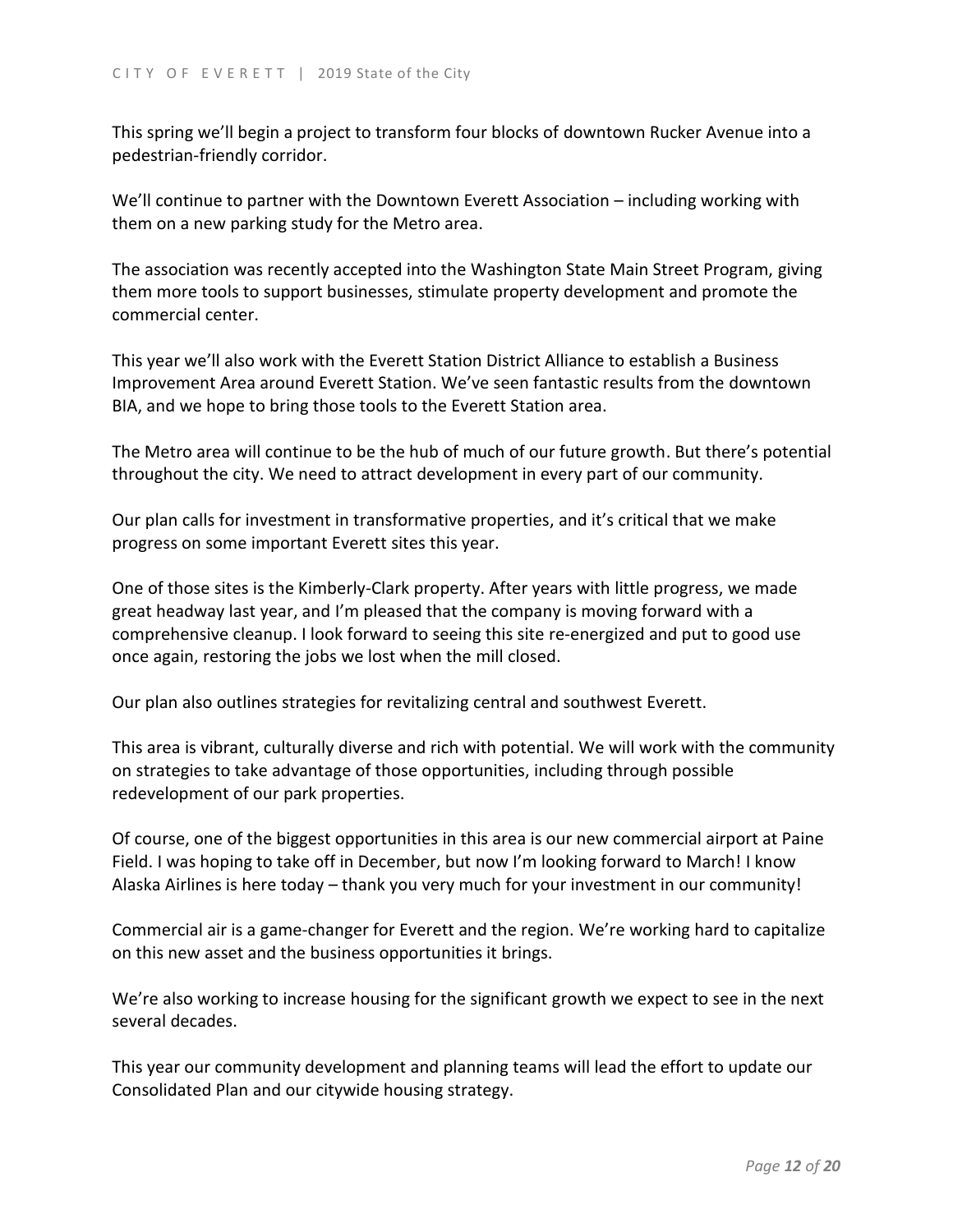Our goal is to encourage both market-rate and affordable housing development, so community members at all price points – from young families to seniors – can find a home in Everett.

Finally, in 2019 we'll build on our regional collaborations with partners like the County, Tulalip Tribes, and the Port. We're also helping lead key organizations like Greater Seattle Partners, Snohomish County Aerospace Task Force, Puget Sound Regional Council and Governor Inslee's Choose Washington Council.

These efforts are aimed at taking a coordinated approach to development, and leveraging our combined assets to bring investment to our communities.

We must compete as a region, not within our region, if we are going to have success in the global market.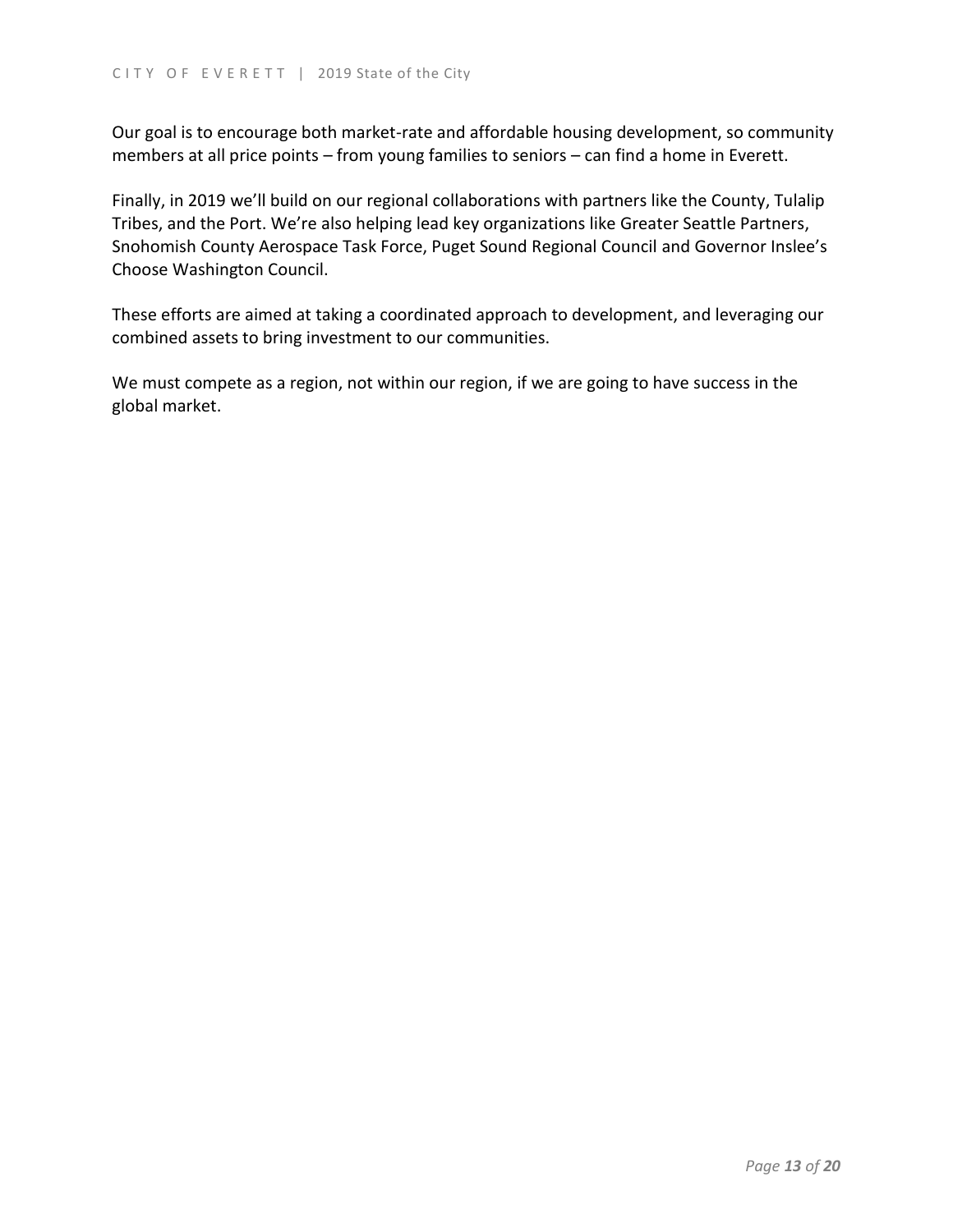## **Mobility/transportation**

Economic development also depends on a strong transportation network.

My vision is that people and goods are able to move easily and efficiently within and through Everett. That residents, employees and businesses have access to many modes of transportation. And that our transportation networks are sustainable, regionally connected and able to adapt to a growing population.

Transit is a key component of our regional transportation system, and we are fortunate to have Sound Transit, Community Transit and Everett Transit all serving our community. In 2019 we'll begin developing a plan to support and expand transit services in the future, especially as we continue to grow.

Everett is projected to add another 70,000 residents in the next 16 years. That's great news! And it's important that we take a comprehensive look at transit services *now* and plot a sustainable course for the future.

The Metro Everett plan is a major step toward better regional connection. The plan established a preferred location for the northern end of the Sound Transit light rail system, with a station proposed for the southeast corner of Pacific and Broadway.

And this year we'll begin land-use planning for the two light-rail stations destined for southwest Everett, which will connect light rail to our advanced manufacturing center.

Another top transportation priority is replacing the westbound US 2 trestle. We are way overdue for a solution that addresses this chokepoint, and we will push for action at the state level.

A strong transportation system provides options for everyone – whether they're on foot, bike, bus or car.

That's why I'm so excited about the new electric buses we introduced last year.

I had the chance to take the inaugural trip – what a quiet ride! By 2022 we'll have a total of 18 electric buses on the road, each one saving us 10,000 gallons of diesel emissions every year.

We have more multi-modal improvements coming in 2019 as well. We're improving bus stops on North Broadway to streamline boarding and de-boarding, and adding new amenities, like shelters, benches and bike racks.

We're also advocating at the state level for funding to design a new pedestrian bridge over Broadway, connecting the college district as it continues to expand.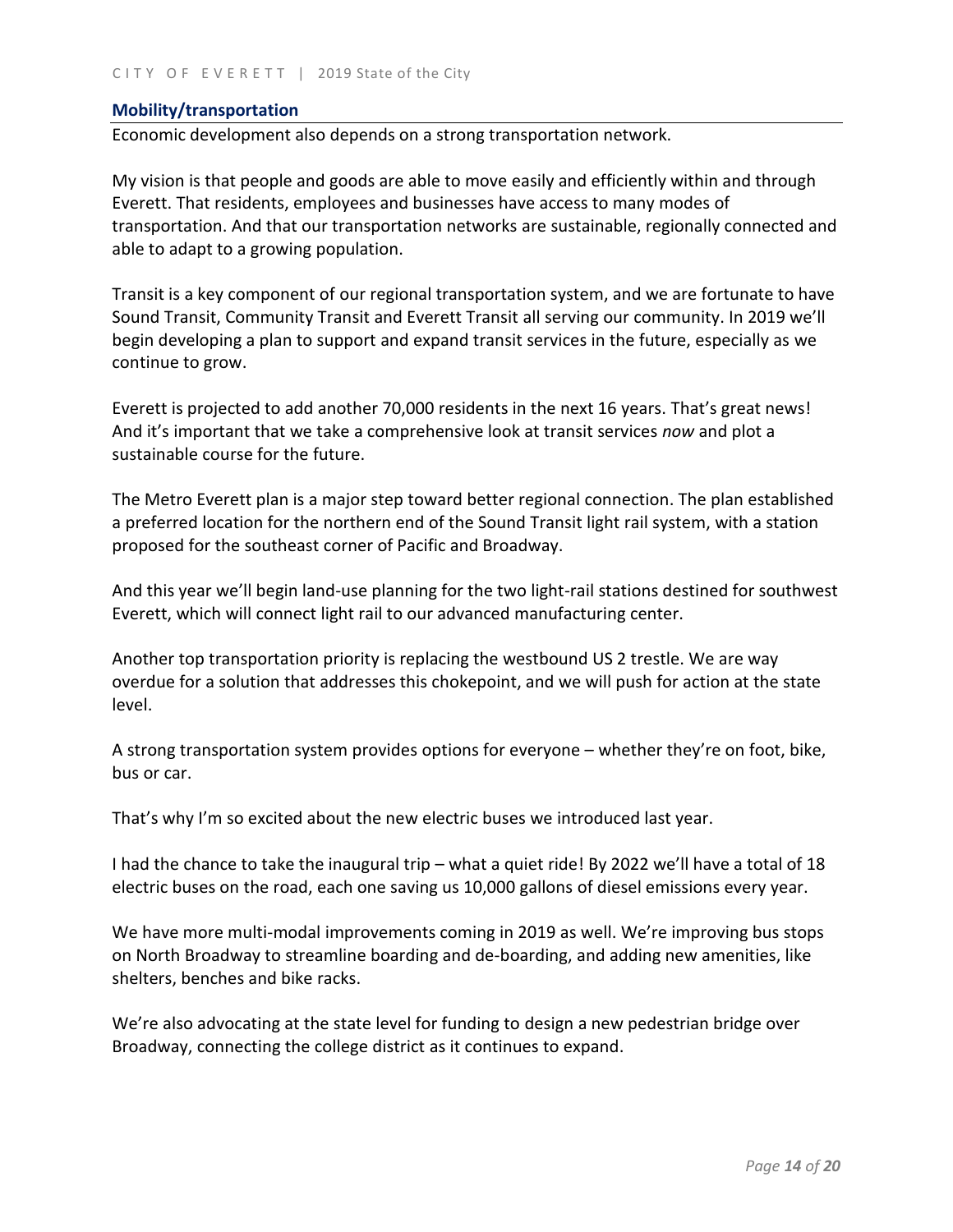On the other side of Everett, the Grand Avenue Park Bridge will open to pedestrians in 2020. The new bridge will not only carry stormwater off the bluff, but will give us a new way to access our incredible waterfront.

And finally, as new cyclist myself, I am thrilled that Everett is becoming more bike-friendly. This year we'll install 50 bike racks in downtown Everett, thanks to the hard work and advocacy of the Everett Bike Walk group and their partnership with the Downtown Everett Association and the City.

I've got my team working on bringing new mobility options to Everett, and I'm excited to share them with you later this year.

Before I leave the topic of transportation and infrastructure, I'd like to recognize our new Public Works director, Ryan Sass. Ryan's served as City engineer for many years, and I'm so pleased to have him in this new role, leading our Public Works team. Please join me in congratulating Ryan!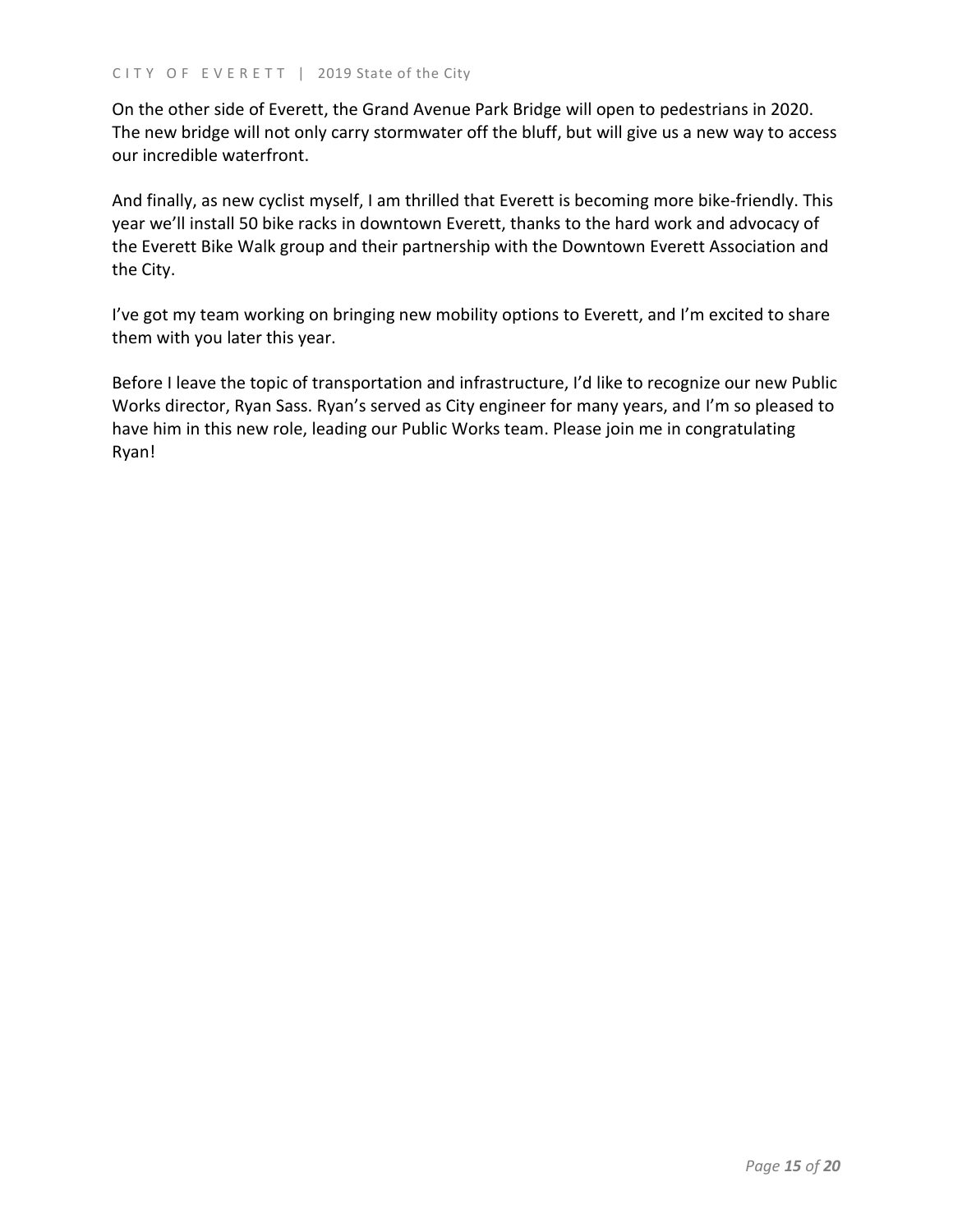#### **Education and workforce development**

Education and workforce development is the final priority area I want to talk about with you today.

My vision is that people who live in Everett can also *work* in Everett. That we have wellestablished pipelines into our major industries and the trained workforce our businesses need to be successful.

My vision is also that students in Everett have a wide variety of career paths available to them. And that Everett is the location of choice for entrepreneurs.

We are very fortunate to have two of the highest-performing districts in the state teaching and encouraging Everett's students. And as the mom of one of those students, I've been able to see those benefits first hand.

The Mukilteo School District, which serves students in south Everett, is working hard to remove barriers to student success. Under the leadership of Superintendent Marci Larson, the district adopted an equity policy last year, and all 2,000 staff members have completed training on race and cultural competency.

The district has encouraged more students to take dual-credit classes, earning both high school and college credits. They've seen impressive results – an 876 percent increase in the number of students taking College-in-the-High-School classes!

The Mukilteo School District also includes Sno-Isle TECH – and what an amazing asset that is for our region! Sno-Isle gives students the chance to earn high school credits while gaining handson experience in fields like information technology and health sciences. If you haven't visited Sno-Isle recently, I encourage you to attend their upcoming open house and see all that they offer.

The other district serving Everett families is Everett Public Schools – and they continue to achieve outstanding student outcomes. Their 4-year graduation rate is now nearly 96 percent!

The district has worked tirelessly to level the playing field for students, no matter what their level of need. And they're seeing results: This past year Everett was the only district in the state with 6,000 or more students in which every school outperformed the "expected" levels of student success, based on the effects of poverty. That is a remarkable achievement!

Providing pathways for our students is so important – not only for their future success, but for the health and economic vitality of our entire community.

That's why I'm pleased to announce a new partnership with Everett Public Schools: Everett Career Link. This summer internship program will provide real-world experience for high school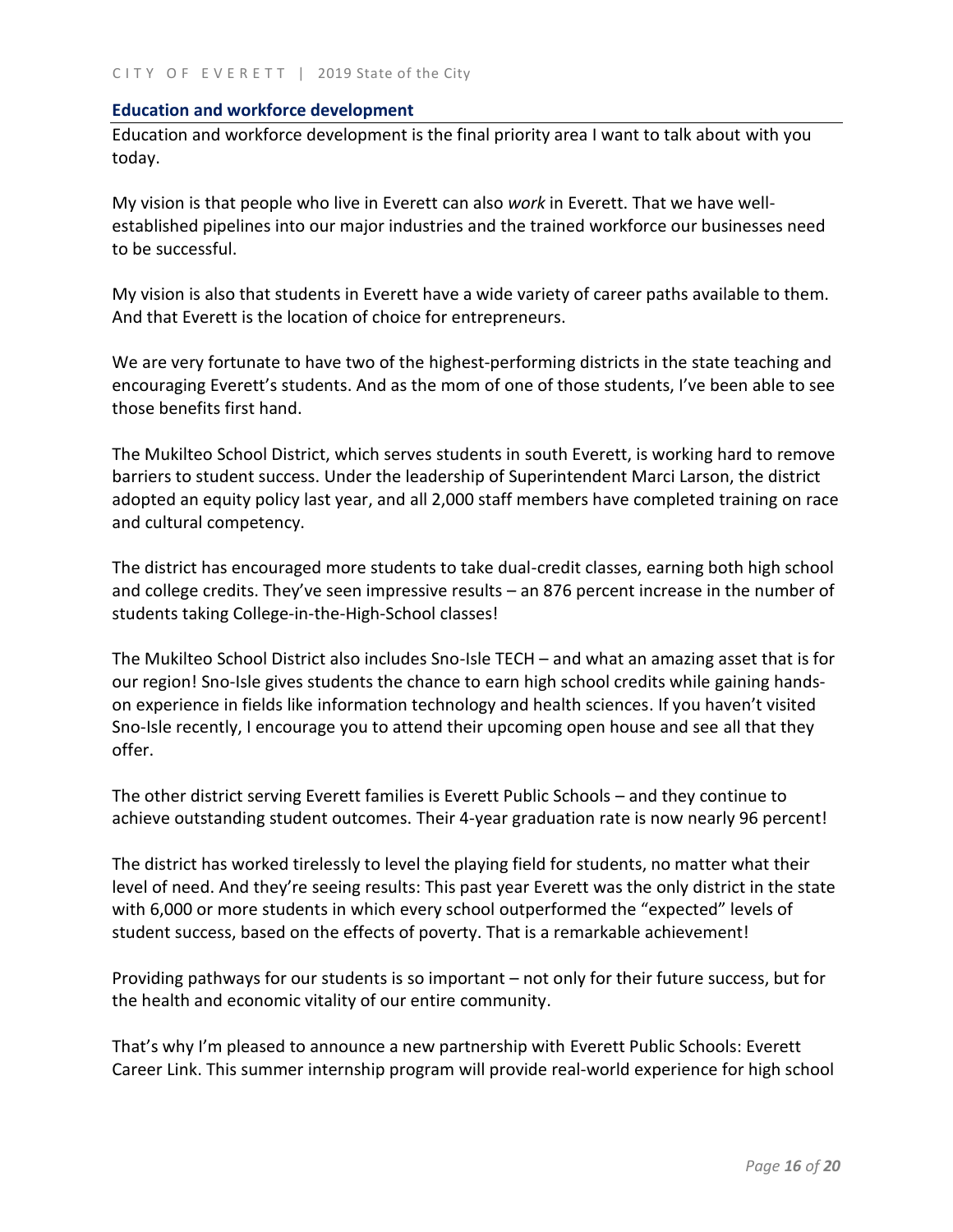students at Everett-area businesses. We want students to know about the great career opportunities in their own backyard!

We have flyers on your tables with more information about how you can get involved. The City and School District are both committed to hosting interns, and Providence and Kaiser Permanente signed on to the program last week – thank you! I hope to see each one of you leave today with a flyer in your hand.

Before I move on, I want to recognize Dr. Gary Cohn, who is retiring at the end of the year. Dr. Cohn has been a transformative force for the school district and our community, and he will leave an incredible legacy – and big shoes to fill. Thank you, Dr. Cohn!

The opportunities for students in Everett don't end when they graduate from high school, because of partners like Everett Community College and Washington State University.

Last fall, the Aviation Maintenance Technician School at EvCC began offering afternoon and evening classes to help meet the increasing demand for skilled technicians. Between now and 2036, the industry is projected to need nearly 650,000 maintenance technicians!

The college is planning for a new Learning Resource Center and classroom building to accommodate its growing student body. And it's also searching for its next president!

Dr. David Beyer has led EvCC for the past 13 years, and the college has grown significantly during that time. Please join me in thanking Dr. Beyer for his leadership and vision!

WSU Everett is also growing, and its students are making an impact all over the world. Several graduates are part of the OceanGate team that will map the wreckage of the Titanic this summer, in a submersible built right here at the Port of Everett.

Others, like 19-year-old Kaitlin – who you can see on screen – are starting exciting careers here. Kaitlin just earned a national 'Rising Star' award from the Society of Women Engineers. When she graduates in May, she'll go to work for Boeing as a laser and electro-optical mechanical design engineer, working on solid-state lasers.

Nearly 100 students graduated from WSU Everett last May and even more will graduate this spring with in-demand degrees in fields like organic and sustainable agriculture. The college will add more programs in the next few years, including in business, math, computer engineering and criminal justice.

And I can't talk about WSU without mentioning Mayor Stephanson. Thank you, Mayor – you and Dr. Floyd had the vision and determination to bring WSU to Everett, and our entire community is now benefitting from your hard work.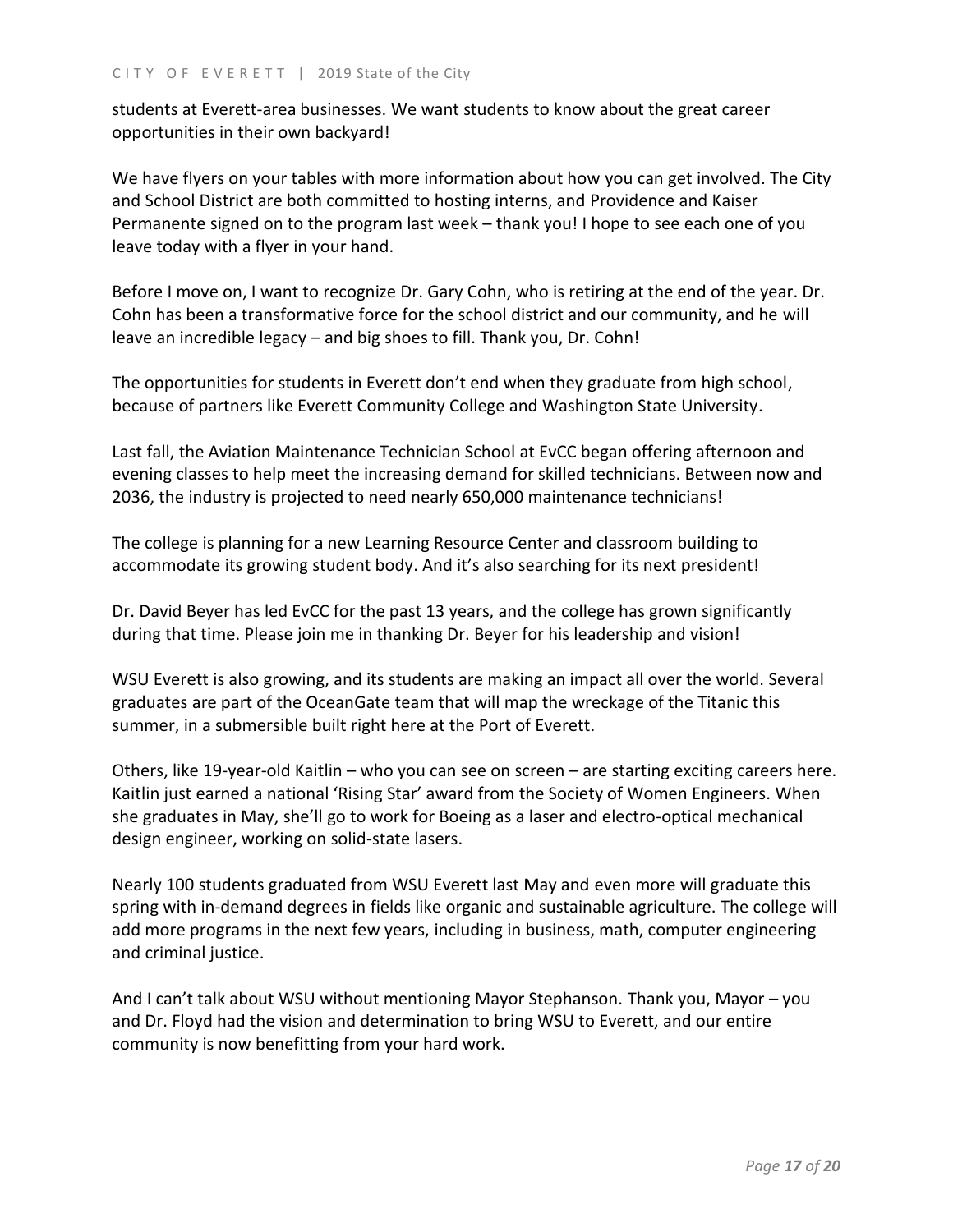Given the college's plans, we know they'll soon have a need for additional space, and my team and I are working with President Kirk Schulz and Chancellor Paul Pitre on their future expansion. Thank you, Paul, for your partnership with the City!

And finally, Everett is also becoming the community of choice – and an ideal incubator – for entrepreneurs and creative companies.

The Lab @ Everett opened this fall and already has widespread support and enthusiasm from the business and education communities, including regional powerhouses like Amazon and Microsoft.

One of our own – firefighter Joel Sellinger – worked with The Lab to develop and launch a protoype of his lifesaving invention, the LifeDoor. I expect to see a lot more incredible ideas become reality at The Lab in 2019.

Diane Kamionka, the Lab's fearless leader, is here today - thank you, Diane, for bringing this fantastic resource to Everett!

We'll continue to nurture the incredible "maker" community that's been in Everett from the beginning and is only growing. Here, creative businesses still have an opportunity to get in on the ground floor.

I'll share just one example with you, from local design firm Milltown Creative.

They said:

"There's a real artist and entrepreneur culture growing here. In the last two years, we've grown from a husband and wife team working part-time from home, to a team of eight working from a downtown office space.

We've never spent a single dollar on advertising—all of our business comes from word of mouth and the connections we've made in Everett."

It's stories like Milltown's, and the enthusiasm I hear from people all over Everett, that make me so proud to be mayor of this incredible city.

Preparing these remarks just underscored for me how very lucky we are to live in such a vibrant, healthy and fun community.

Everett has all the amenities of a larger city, with the walkability and friendliness of a small town.

We have a beautiful natural setting and nearly 300 acres of parks and green spaces to explore. And there's something to do every day of the week – theatre, arts, music festivals, AquaSox and Silvertips games, and new breweries and restaurants to visit.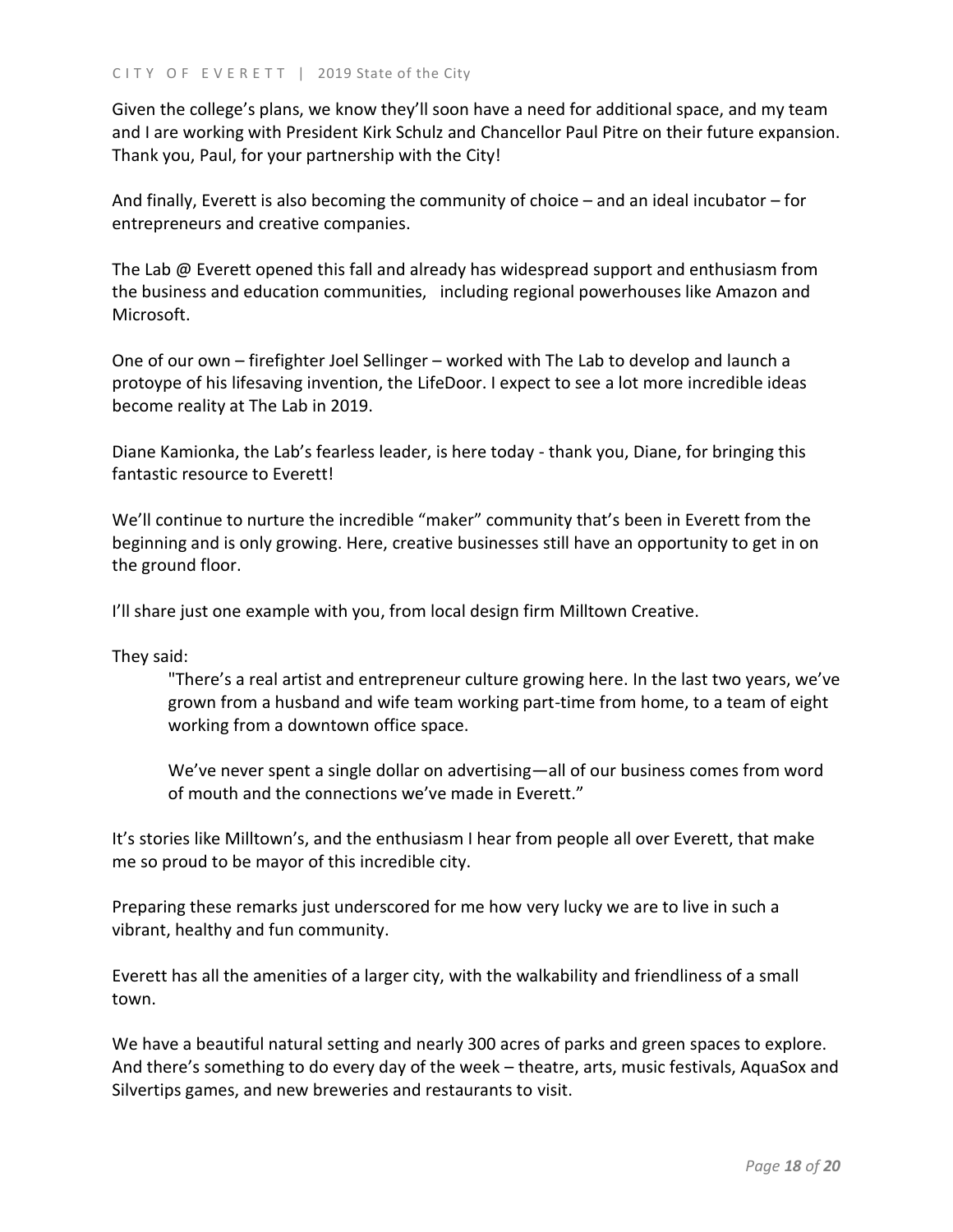Whether you're a family, a tourist, an entrepreneur or an international business, I believe Everett truly is the place to be.

And that's what I'd like to close with today.